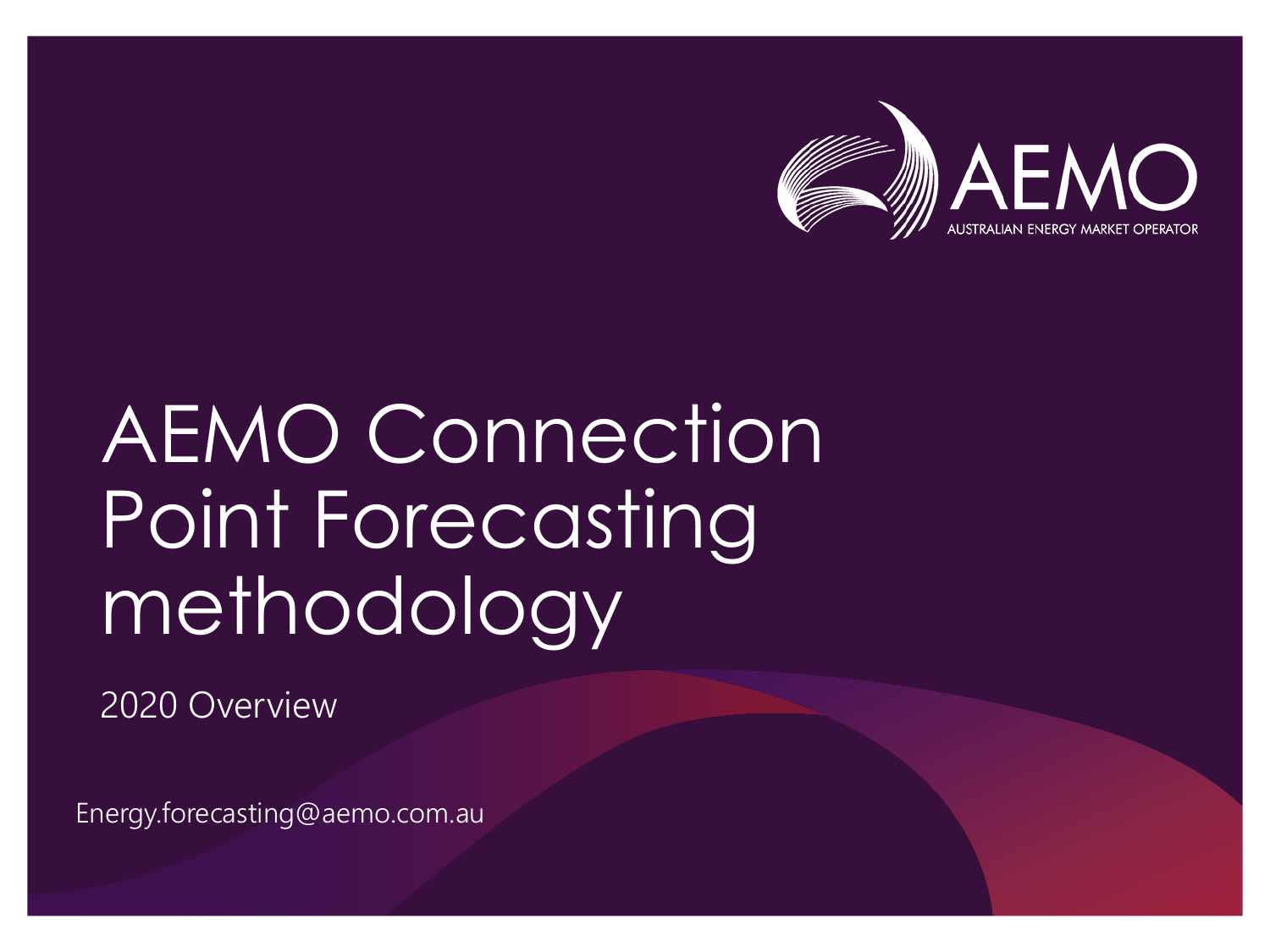#### 2020 connection point forecasting methodology

The following materials and examples provide a high level overview of the approach and methodology undertaken for the 2020 Connection Point Forecasts.

The materials presented complement the existing connection point forecasting methodology\* and provide further refinements with respect to:

- Minimum demand
- Behind the meter technologies
- Electric vehicles
- PV systems
- Consumption patterns

An update to the Connection Point Forecasting methodology document will be published in Q1 2021 providing further details and information based on the materials presented below.

For further information or clarifications please contact **Energy** forecasting@aemo.com.au.

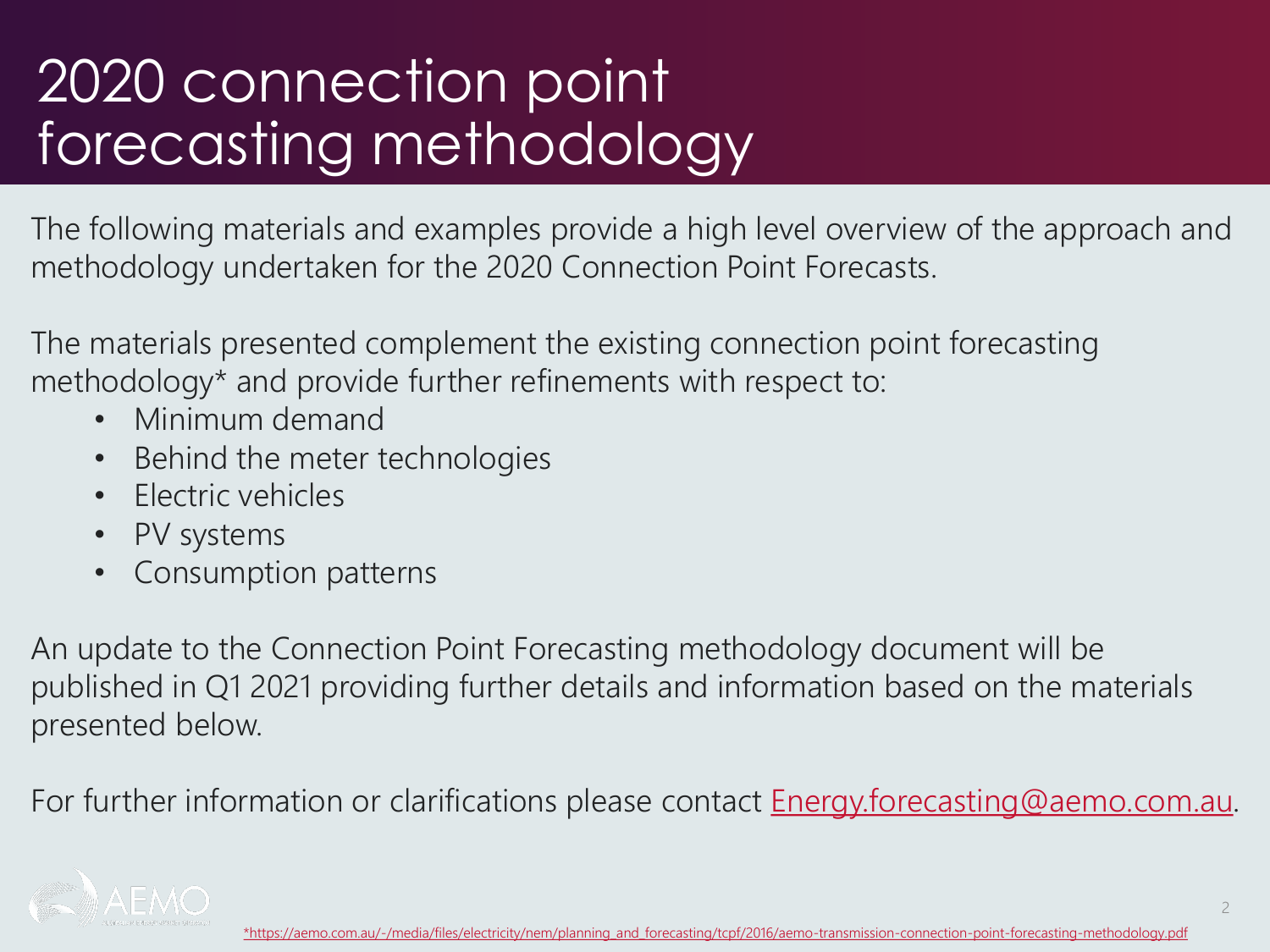### Background: decreasing minimum demand impacts power system stability



An example of summer minimum demand at a CP in Victoria

- Connection Points are the physical points at which Transmission assets meet Distribution assets
- Previously AEMO only forecast maximum demand
- Understanding minimum demand is essential for Network Planning. Unmanaged lower demand will lead to over voltage events and thus need to be addressed.
- The challenge in forecasting minimum demand is that the timing of the minimum can shift significantly with society and technology.

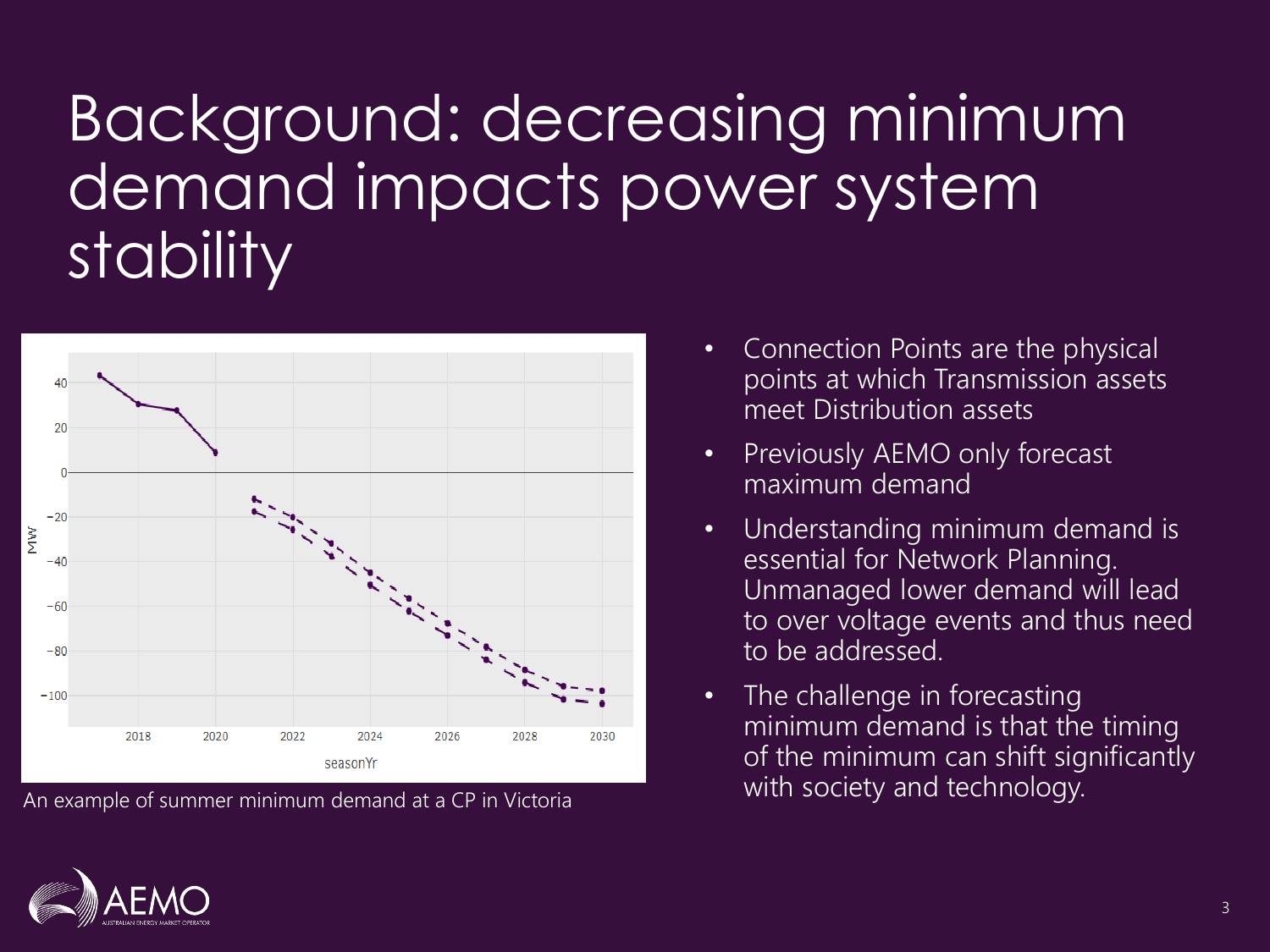#### Transition point: minimum demand time shifts from night to day

As minimum demand transitions from consistently occurring at night, our forecasting methodology must model multiple times of day (defined periods) and select the minimum.



Typical residential Connection Point minimum transition

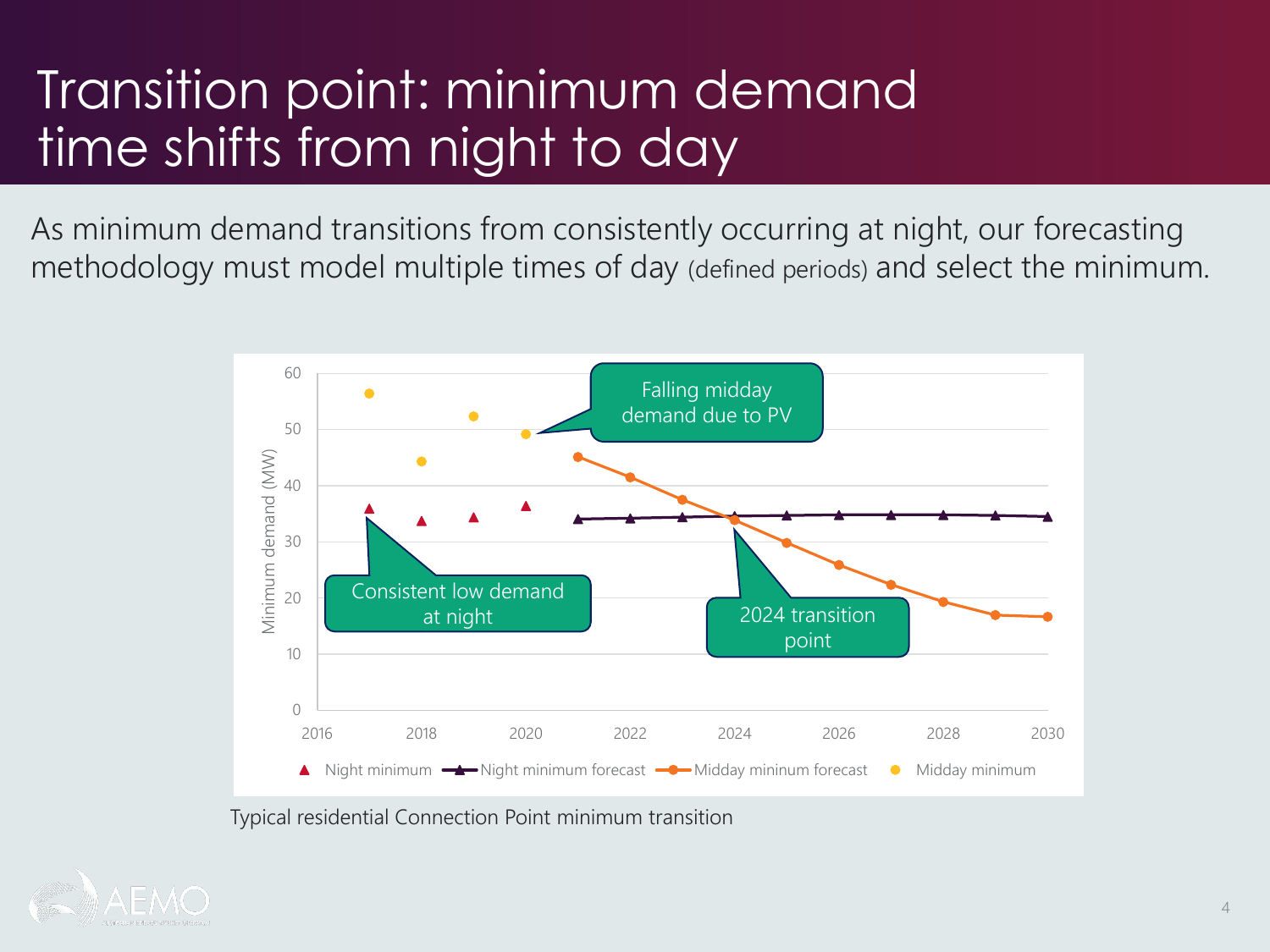#### The goals



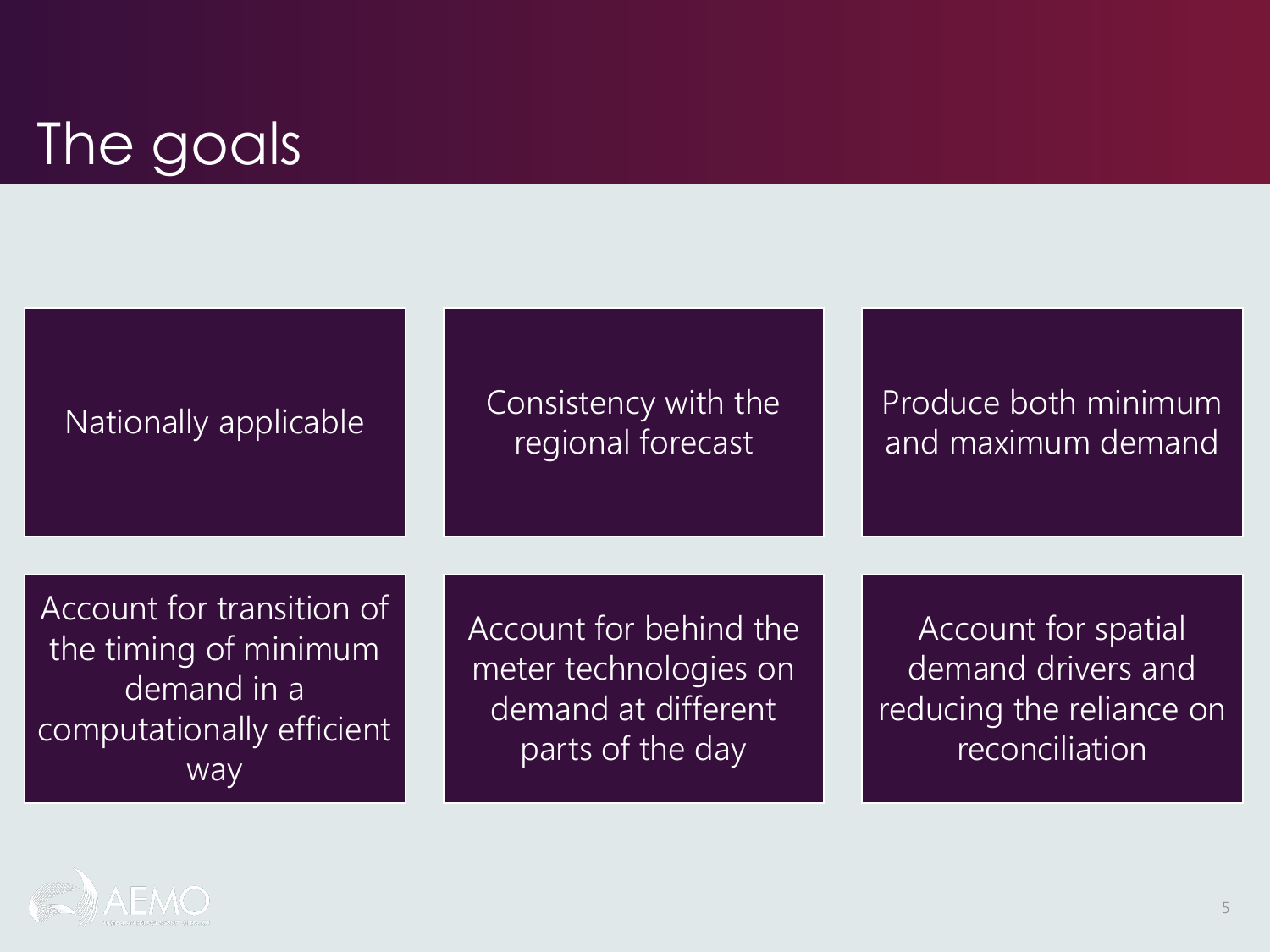#### Improved CP forecasting methodology supports minimum demand forecasts

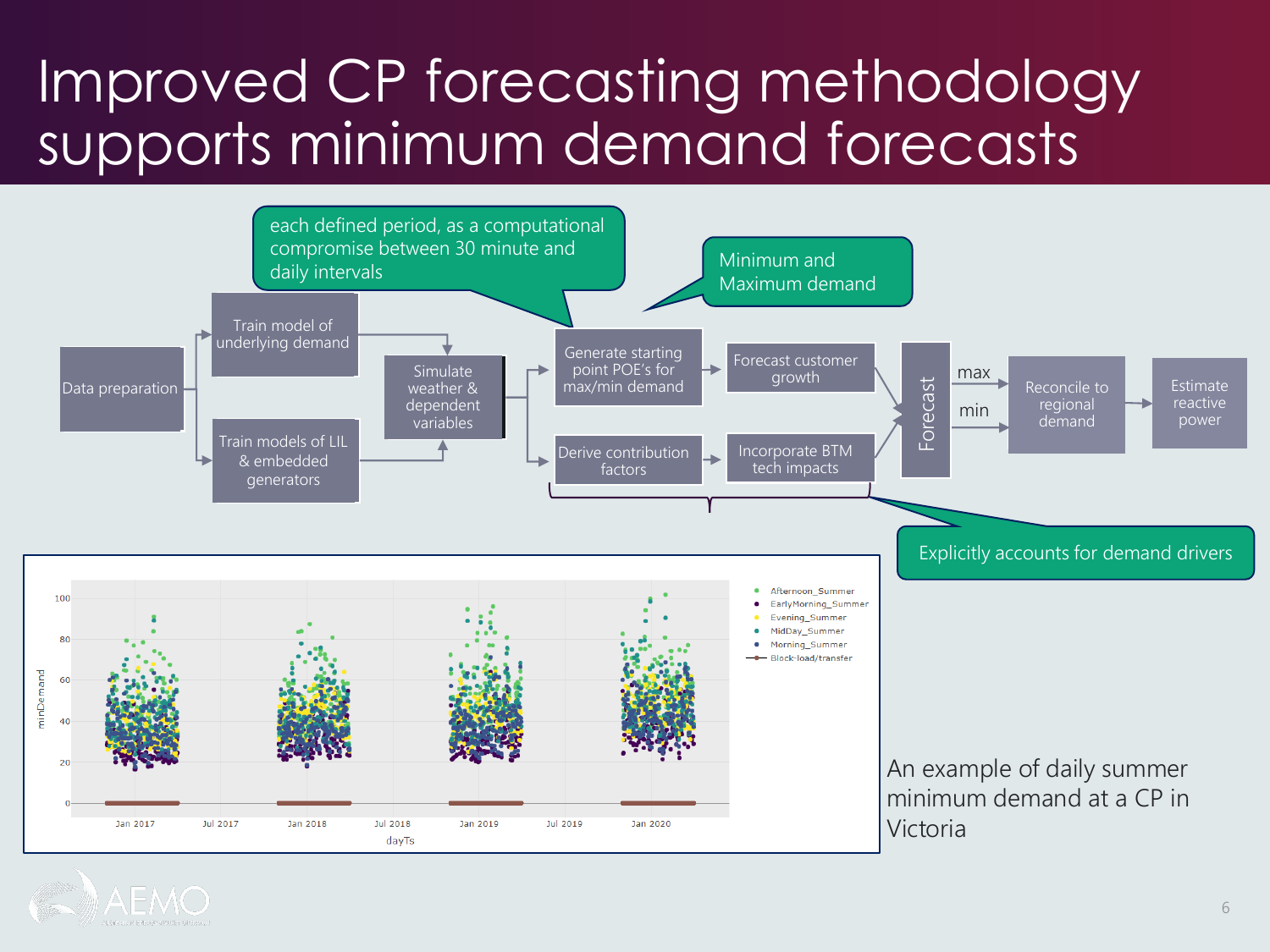# Data preparation



- Data cleansing
- The historical underlying demand data is created by removing the impact of rooftop PV (PV), large-scale PV (PVNSG), embedded generation, and industrial loads.
- The data is corrected for historical load transfers and block loads, outages, etc.

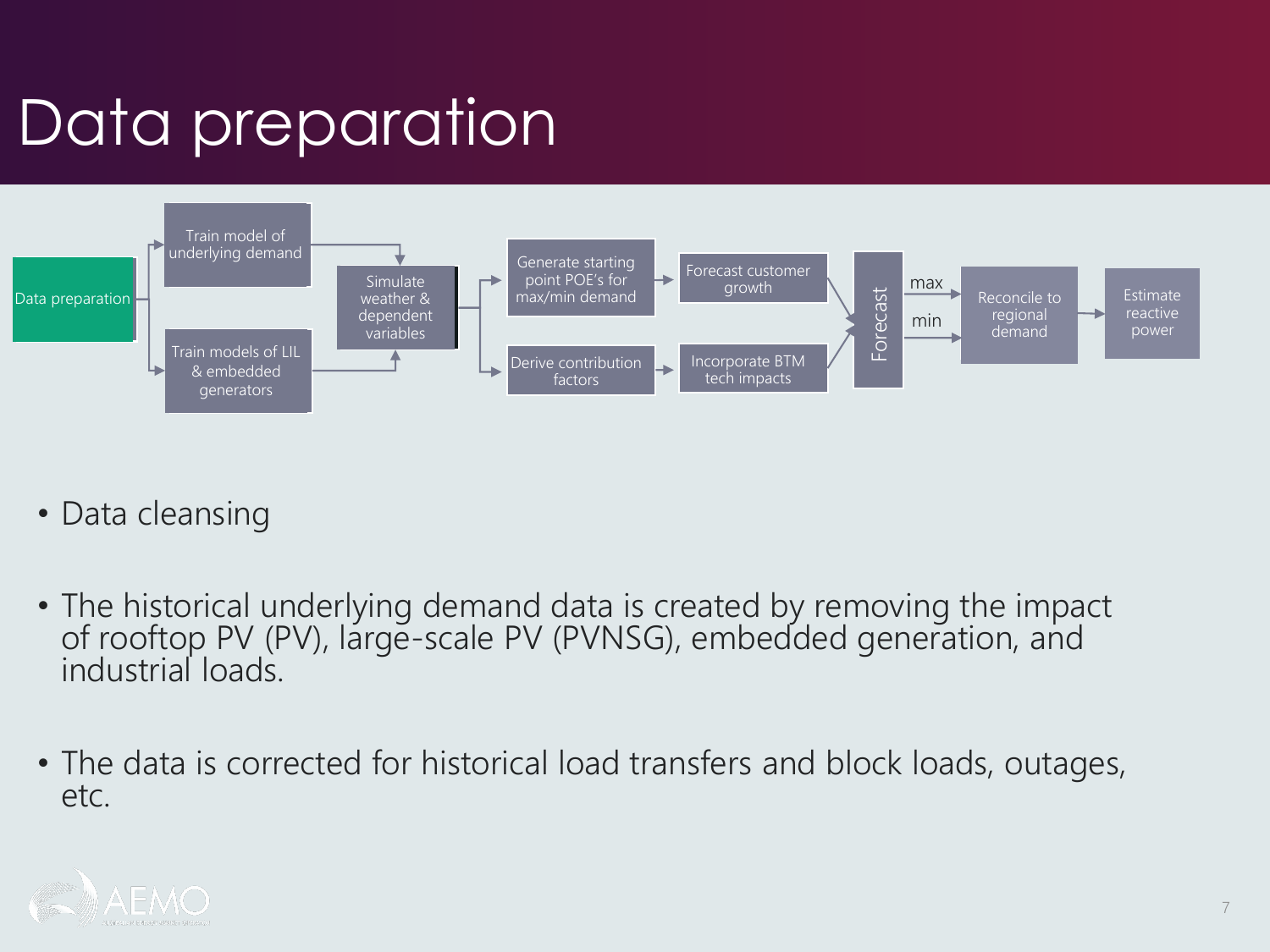## Train underlying demand model



- A half-hourly regression model is trained to capture the relationship between underlying demand and weather for each CP in each individual defined period.
	- Instantaneous air temperature
	- Lagging/Leading moving average temperature
	- Is holiday/Is weekend/Is Christmas Period
	- half-hour of the day
	- Month of the year
	- Interactions
- LASSO regularization algorithm derives a parsimonious model through a K-fold cross validation algorithm. This provides the "optimal" candidate model specification for a connection point given all available variables.
- Modelling the demand of all the half-hours which lie within each defined period allows determining both maximum and minimums through the same simulation process.

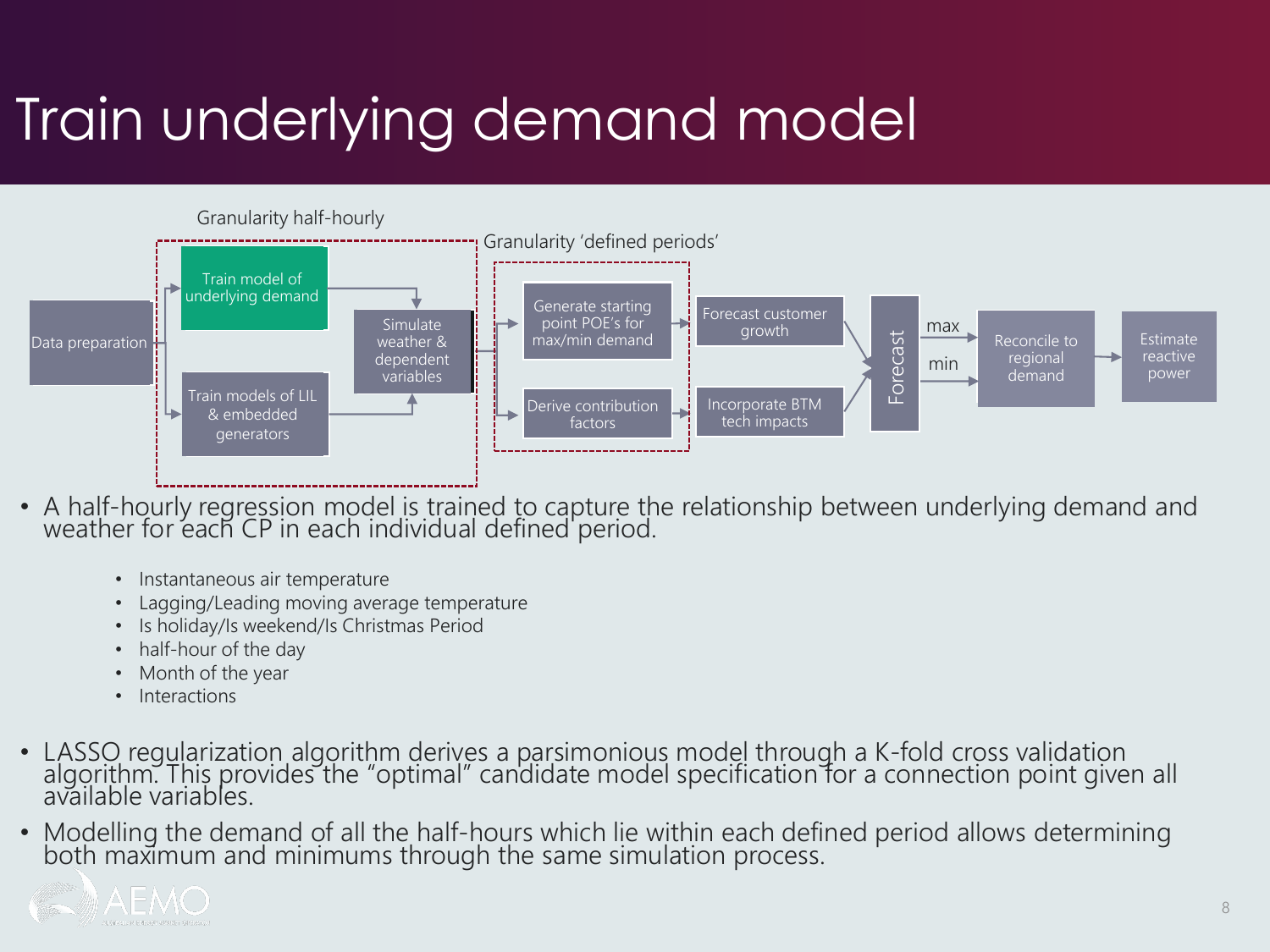#### Train models of LIL and embedded generators



- PV norm gen from consultants
- Wind norm gen is modelled
- Normalised contribution factors of other non-operational embedded generators are modelled
	- Explanatory variables includes calendar variables such as month of the year, day of the week, and half-hour of the day.
- MW contributions of industrial loads are modelled
	- Explanatory variables includes calendar variables such as month of the year, day of the week, and half-hour of the day.

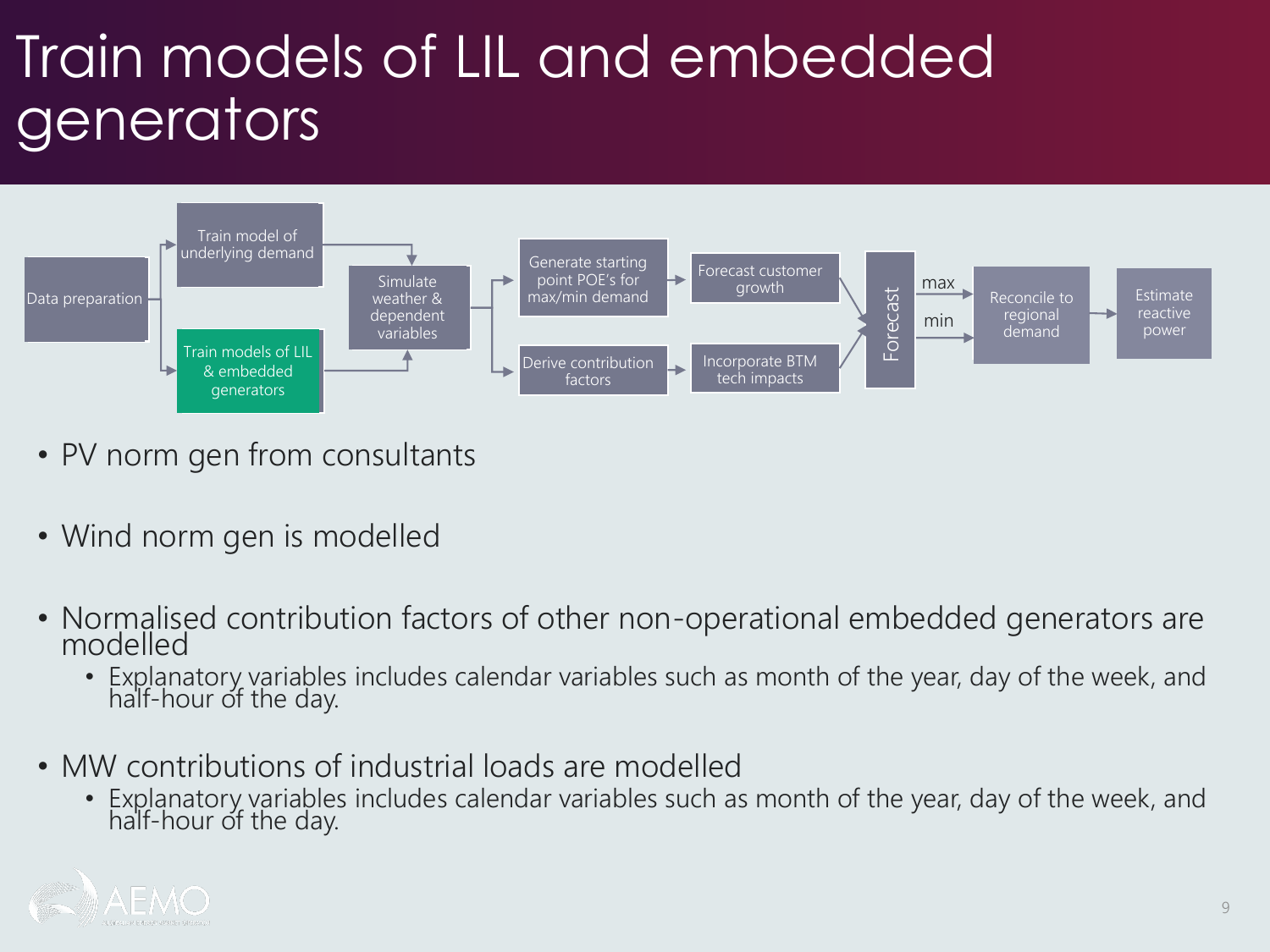#### Simulate weather & dependent variables



For each simulated time in each defined period in the base year, predict:

- Underlying demand using regression model
	- 12 years of historical temperature measurements
- Wind and PV generation
- Large Industrial Load
- Estimated generation of other non-operational embedded generators

Residuals from the model of underlying demand are sampled to generate hundreds of additional weather-dependent scenarios.

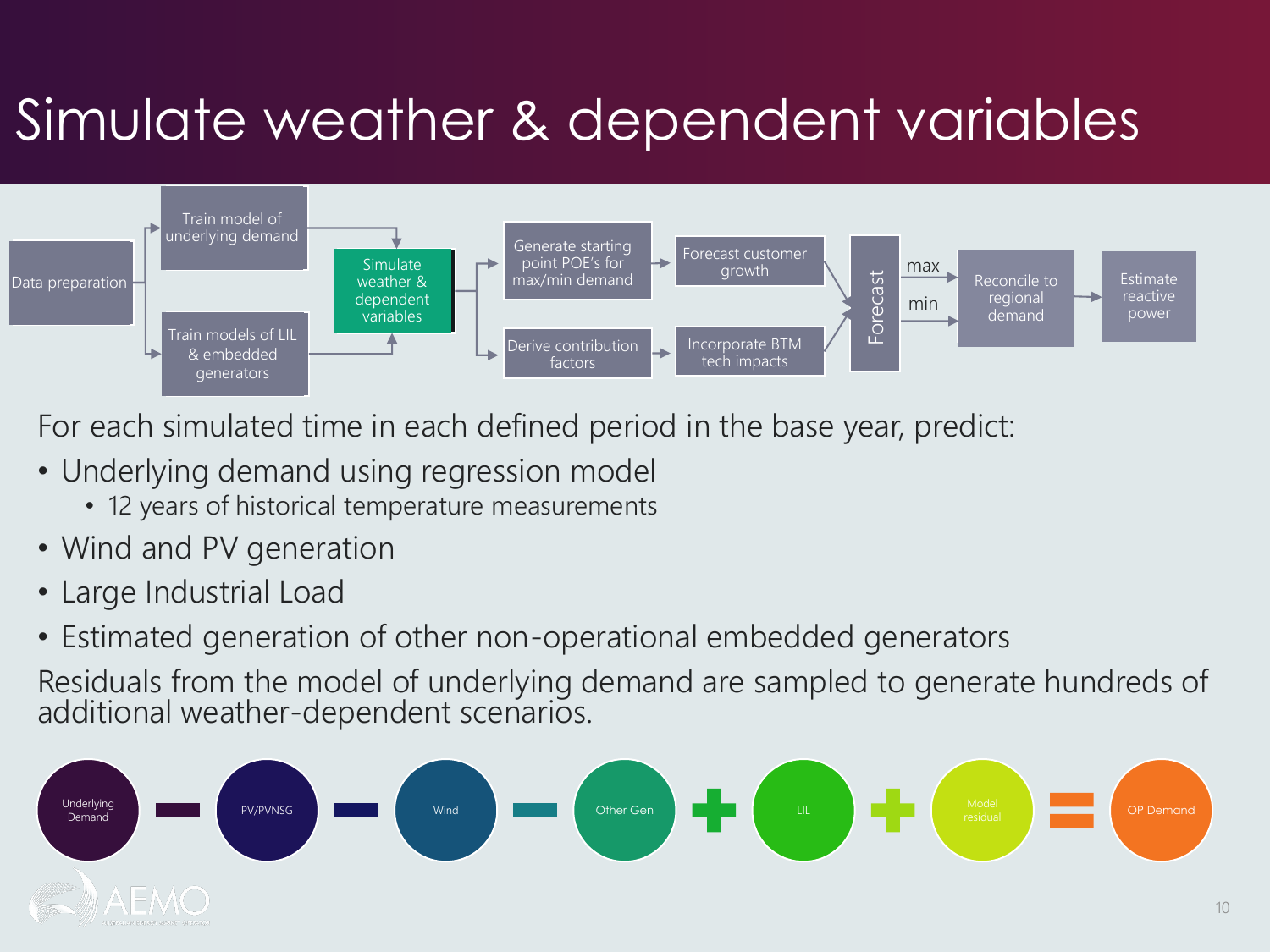## Starting point POEs and contribution factors



For Operational Demand in each Defined Period and Season:

- Find min/max in each simulated year
- Determine POEs from distribution of min/max
- Select "Starting Point POEs" (e.g. POE10,50,90)
- From the corresponding simulated events, find contribution factors of:
	- PV and wind normalized generation
	- $\bullet$  |||
	- Other embedded generation



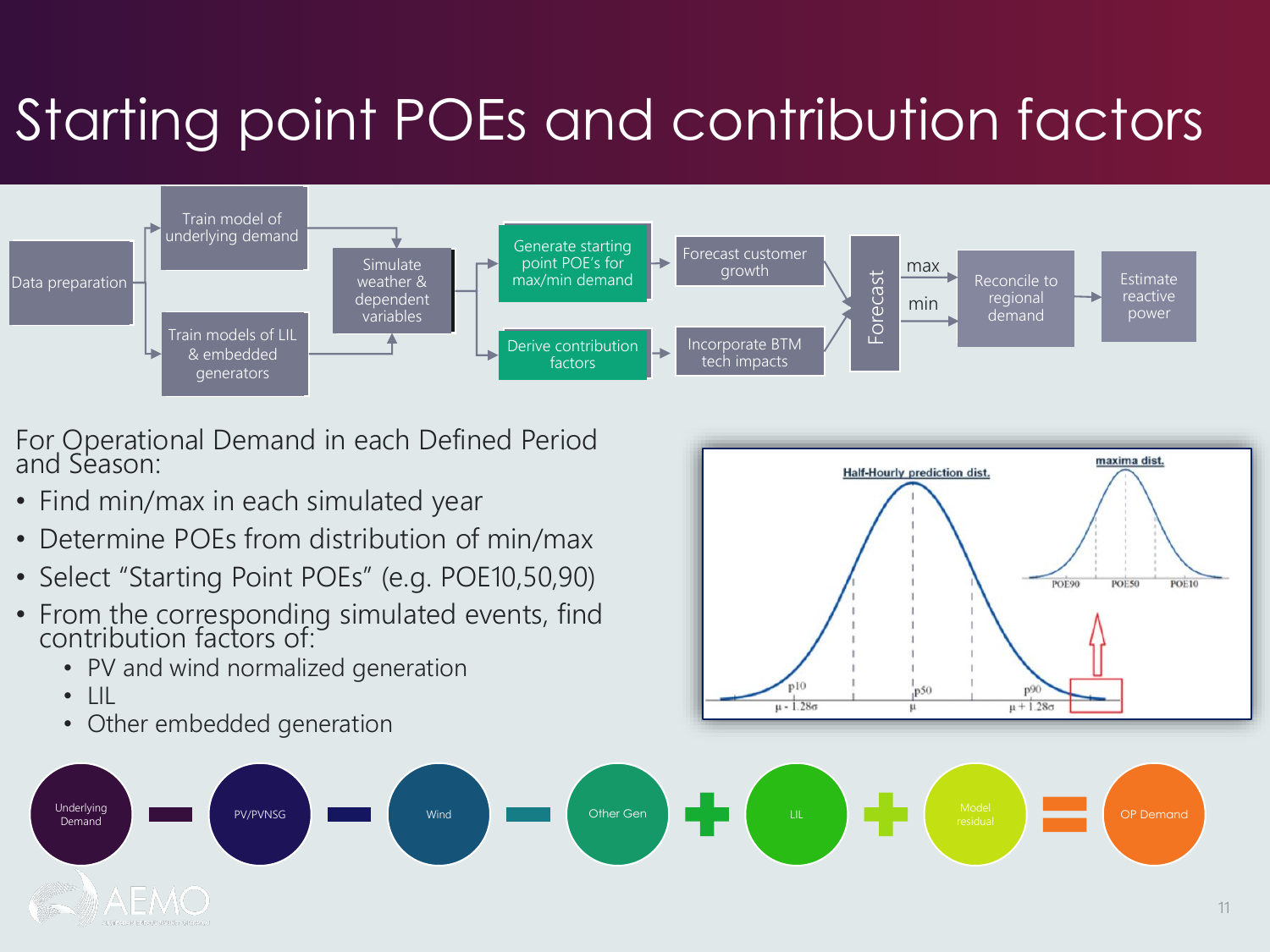# Forecast demand growth



CP demand growth is linked to:

- A spatial population forecast (typically LGA), paving the way for factoring in customer composition (residential, business, industrial, agricultural).
- Spatial DER (e.g. EV, battery, PV and PVNSG) projections at postcode level.

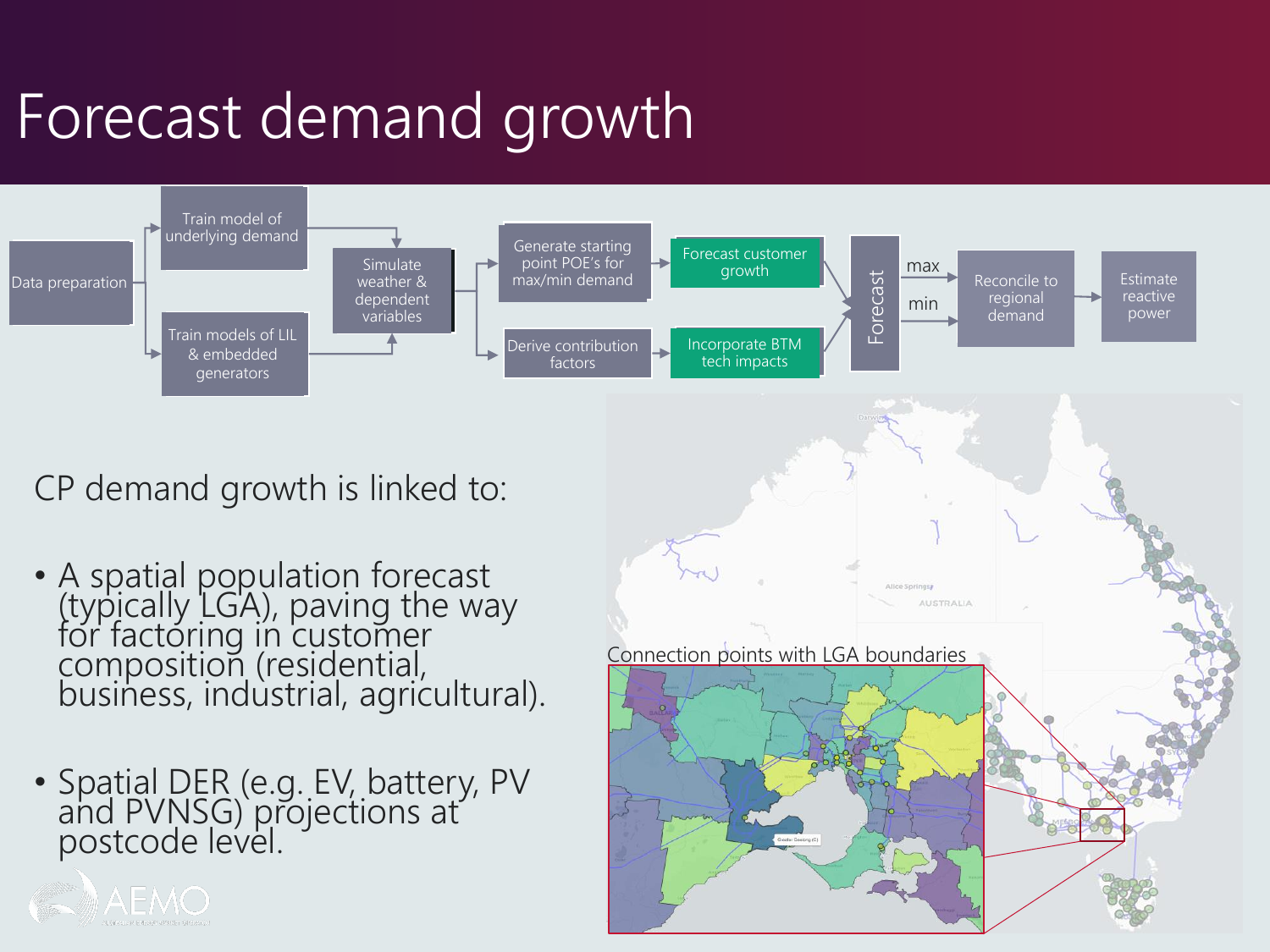# Forecast



For each CP, starting point POE, season and future year:

- Grow contributions to demand in each Defined Period
- Find min/max across Defined Periods
- This is the "non-coincident" min/max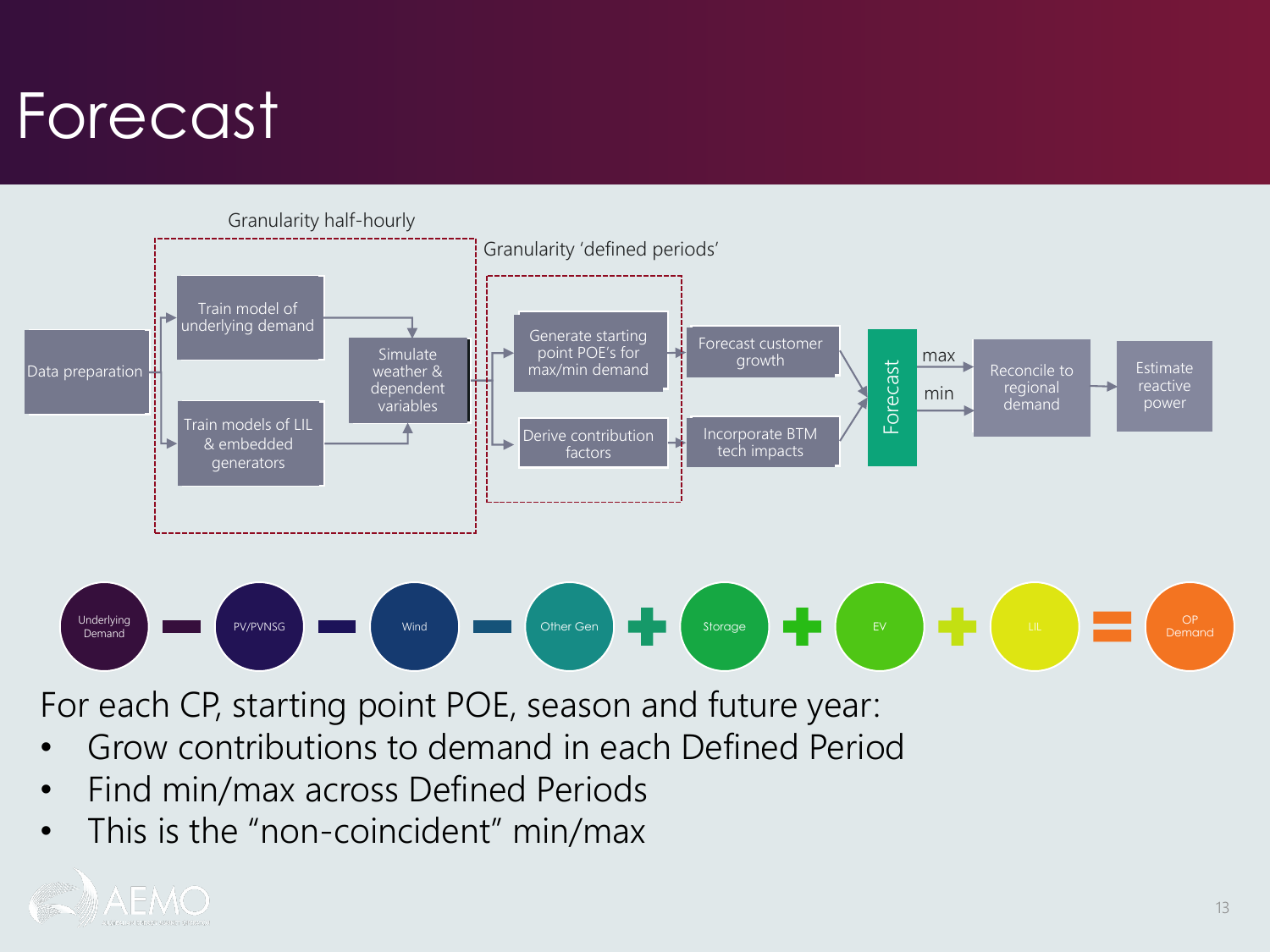# Reconcile to regional demand



- Only "coincident" forecasts are reconciled to regional forecasts.
- For each CP, "coincident" forecast occurs in the same defined period (e.g. summer mid-afternoon) as the regional min/max.
- Reconcile: scale the "coincident" forecasts so they sum to regional min/max

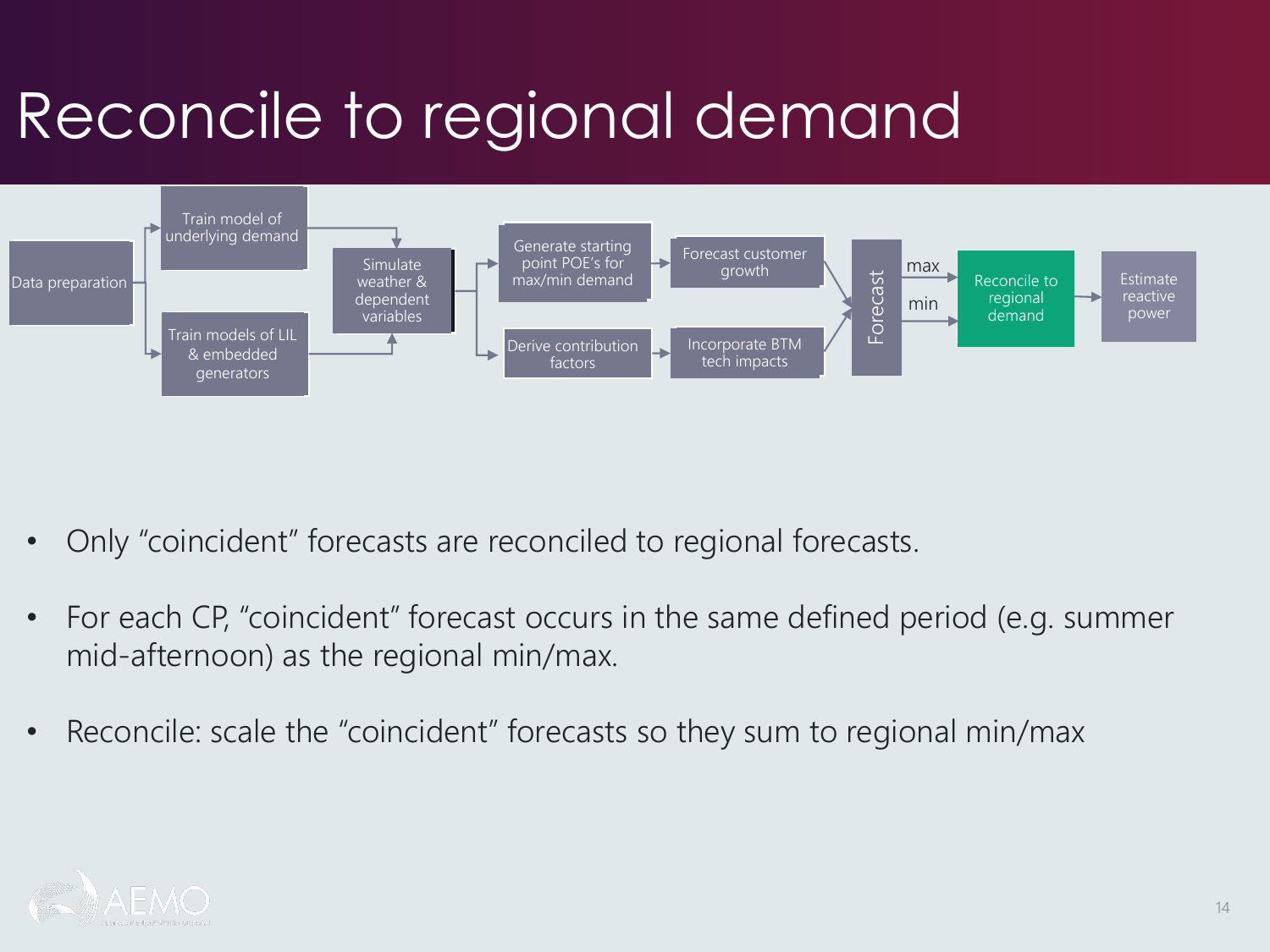# Reactive power





The compromise:

- Forecast change in reactive power driven by penetration of inverter-based generation.
- Assume inverter-based generation has a power factor of 1.
- Operational (non-inverter based) demand has a power factor equivalent to the current weighted average starting power factor.
- A downward trend for power factor

#### Not treated:

- Network management of voltage.
- Network MVAr generation under low load levels.